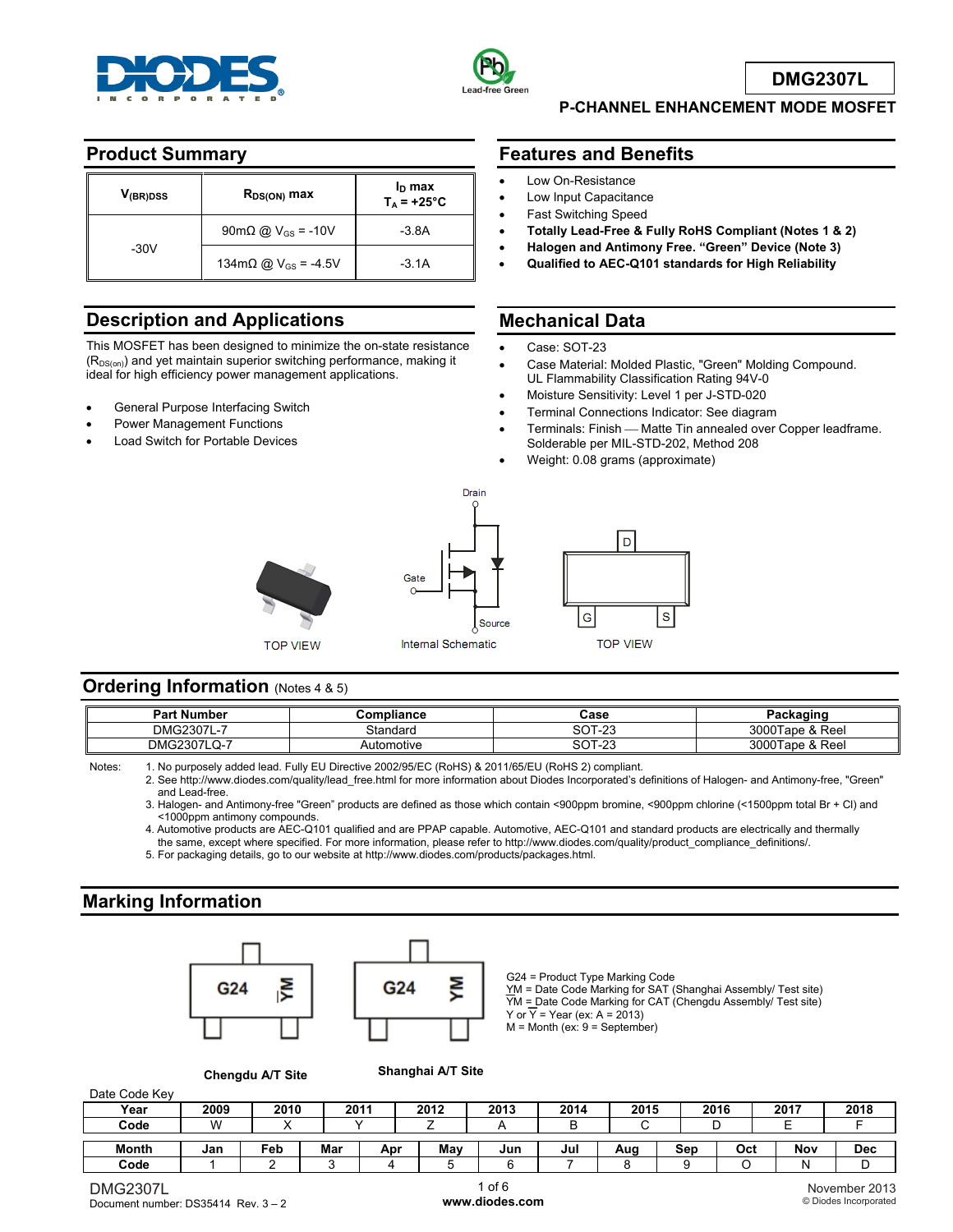

### **Maximum Ratings** (@T<sub>A</sub> = +25°C, unless otherwise specified.)

| <b>Characteristic</b>                              |                 | Symbol                                | Value                  | <b>Units</b>     |   |
|----------------------------------------------------|-----------------|---------------------------------------|------------------------|------------------|---|
| Drain-Source Voltage                               |                 |                                       | <b>V<sub>DSS</sub></b> | $-30$            |   |
| Gate-Source Voltage                                |                 |                                       | V <sub>GSS</sub>       | ±20              |   |
| Continuous Drain Current (Note 6) $V_{GS}$ = -10V  | Steady<br>State | $T_A$ = +25°C<br>$T_A = +70^{\circ}C$ | I <sub>D</sub>         | $-2.5$<br>$-2.0$ | A |
| Continuous Drain Current (Note 7) $V_{GS}$ = -10V  | Steady<br>State | $T_A$ = +25°C<br>$T_A = +70^{\circ}C$ | ID                     | $-3.8$<br>$-3.0$ | A |
| Continuous Drain Current (Note 7) $V_{GS}$ = -10V  | $t \leq 10$ sec | $T_A$ = +25°C<br>$T_A = +70^{\circ}C$ | ID                     | $-4.6$<br>$-3.6$ | A |
| Continuous Drain Current (Note 7) $V_{GS}$ = -4.5V | Steady<br>State | $T_A$ = +25°C<br>$T_A = +70^{\circ}C$ | ID                     | $-3.1$<br>$-2.5$ | A |
| Pulsed Drain Current (Note 7)                      |                 | <b>IDM</b>                            | $-20$                  |                  |   |

# **Thermal Characteristics** (@T<sub>A</sub> = +25°C, unless otherwise specified.)

| <b>Characteristic</b>                                            | Symbol         | Value           | <b>Units</b>  |
|------------------------------------------------------------------|----------------|-----------------|---------------|
| Total Power Dissipation (Note 6)                                 | Рn             | 0.76            | W             |
| Thermal Resistance, Junction to Ambient (Note 6)                 | $R_{0,IA}$     | 159             | $\degree$ C/W |
| Total Power Dissipation (Note 7)                                 | $P_D$          | 1.36            | W             |
| Thermal Resistance, Junction to Ambient (Note 7)                 | $R_{\theta$ JA | 94              | °C/W          |
| Total Power Dissipation (Note 7) $t \leq 10$ sec                 |                |                 | W             |
| Thermal Resistance, Junction to Ambient (Note 7) $t \leq 10$ sec | $R_{\theta$ JA | 65.8            | °C/W          |
| Operating and Storage Temperature Range                          | Г., Tsтg       | $-55$ to $+150$ | °C            |

# **Electrical Characteristics** (@TA = +25°C, unless otherwise specified.)

| <b>Characteristic</b>                      |                         |                         | Min                      | Typ                      | Max                      | Unit      | <b>Test Condition</b>                            |  |
|--------------------------------------------|-------------------------|-------------------------|--------------------------|--------------------------|--------------------------|-----------|--------------------------------------------------|--|
| <b>OFF CHARACTERISTICS (Note 8)</b>        |                         |                         |                          |                          |                          |           |                                                  |  |
| Drain-Source Breakdown Voltage             |                         | <b>BV<sub>DSS</sub></b> | $-30$                    | $\qquad \qquad -$        | $\overline{\phantom{0}}$ | V         | $V_{GS} = 0V$ , $I_D = -250 \mu A$               |  |
| Zero Gate Voltage Drain Current            | @T <sub>C</sub> = +25°C | <b>I</b> DSS            | $\overline{\phantom{0}}$ |                          | $-1.0$                   | μA        | $V_{DS}$ = -30V, $V_{GS}$ = 0V                   |  |
| Gate-Source Leakage                        |                         | <b>I</b> GSS            | —                        | $\overline{\phantom{0}}$ | ±100                     | nA        | $V_{GS}$ = ±20V, $V_{DS}$ = 0V                   |  |
| <b>ON CHARACTERISTICS (Note 8)</b>         |                         |                         |                          |                          |                          |           |                                                  |  |
| Gate Threshold Voltage                     |                         | $V_{GS(th)}$            | $-1.0$                   |                          | $-3.0$                   | $\vee$    | $V_{DS}$ = $V_{GS}$ , $I_D$ = -250µA             |  |
| lStatic Drain-Source On-Resistance         |                         |                         |                          | 70                       | 90                       |           | $V_{GS}$ = -10V, $I_D$ = -2.5A                   |  |
|                                            |                         | $R_{DS(ON)}$            | $\overline{\phantom{0}}$ | 105                      | 134                      | $m\Omega$ | $V_{GS}$ = -4.5V, $I_D$ = -2.5A                  |  |
| Forward Transfer Admittance                |                         | $ Y_{fs} $              | —                        | 4.8                      | —                        | S         | $V_{DS}$ = -10V, $I_D$ = -2.5A                   |  |
| Diode Forward Voltage (Note 7)             |                         | Vsp                     | —                        | $-0.75$                  | $-1.0$                   | $\vee$    | $V_{GS} = 0V$ , $I_S = -1A$                      |  |
| DYNAMIC CHARACTERISTICS (Note 9)           |                         |                         |                          |                          |                          |           |                                                  |  |
| Input Capacitance                          |                         | $C$ <sub>iss</sub>      | —                        | 371.3                    | —                        | pF        |                                                  |  |
| Output Capacitance                         |                         | C <sub>oss</sub>        | —                        | 51.3                     | —                        | pF        | $V_{DS}$ = -15V, $V_{GS}$ = 0V,<br>$f = 1.0$ MHz |  |
| Reverse Transfer Capacitance               |                         | C <sub>rss</sub>        | $\overline{\phantom{0}}$ | 45.9                     | —                        | pF        |                                                  |  |
| Gate Resistance                            |                         | $R_{q}$                 | $\overline{\phantom{0}}$ | 17                       | $\overline{\phantom{m}}$ | Ω         | $V_{DS}$ = 0V, $V_{GS}$ = 0V, f = 1.0MHz         |  |
| Total Gate Charge $(V_{GS} = -4.5V)$       |                         | $Q_{q}$                 | $\overline{\phantom{0}}$ | 4.0                      | —                        | nC        |                                                  |  |
| Total Gate Charge (V <sub>GS</sub> = -10V) |                         | $Q_{q}$                 | $\overline{\phantom{0}}$ | 8.2                      | $\overline{\phantom{m}}$ | пC        | $V_{GS}$ = -10V, $V_{DS}$ = -15V,                |  |
| Gate-Source Charge                         |                         | $Q_{qs}$                | $\overline{\phantom{0}}$ | 0.9                      | —                        | nC        | $I_n = -3A$                                      |  |
| Gate-Drain Charge                          |                         | $Q_{\text{qd}}$         | $\overline{\phantom{0}}$ | 1.2                      | —                        | nC        |                                                  |  |
| Turn-On Delay Time                         |                         | $t_{D(on)}$             | —                        | 4.8                      | —                        | ns        |                                                  |  |
| Turn-On Rise Time                          |                         | $t_{r}$                 | —                        | 7.3                      | —                        | ns        | $V_{DS}$ = -15V, $V_{GS}$ = -10V,                |  |
| Turn-Off Delay Time                        |                         | $t_{D(off)}$            | —                        | 22.4                     | —                        | ns        | $R_1 = 15\Omega$ , $R_G = 6\Omega$ ,             |  |
| Turn-Off Fall Time                         |                         | tf                      | $\overline{\phantom{0}}$ | 13.4                     | —                        | ns        | $In = -1A$                                       |  |

Notes: 6. Device mounted on FR-4 PCB, with minimum recommended pad layout.

7. Device mounted on FR-4 substrate PC board, 2oz copper, with thermal vias to bottom layer 1inch square copper plate.

8. Short duration pulse test used to minimize self-heating effect.

9. Guaranteed by design. Not subject to product testing.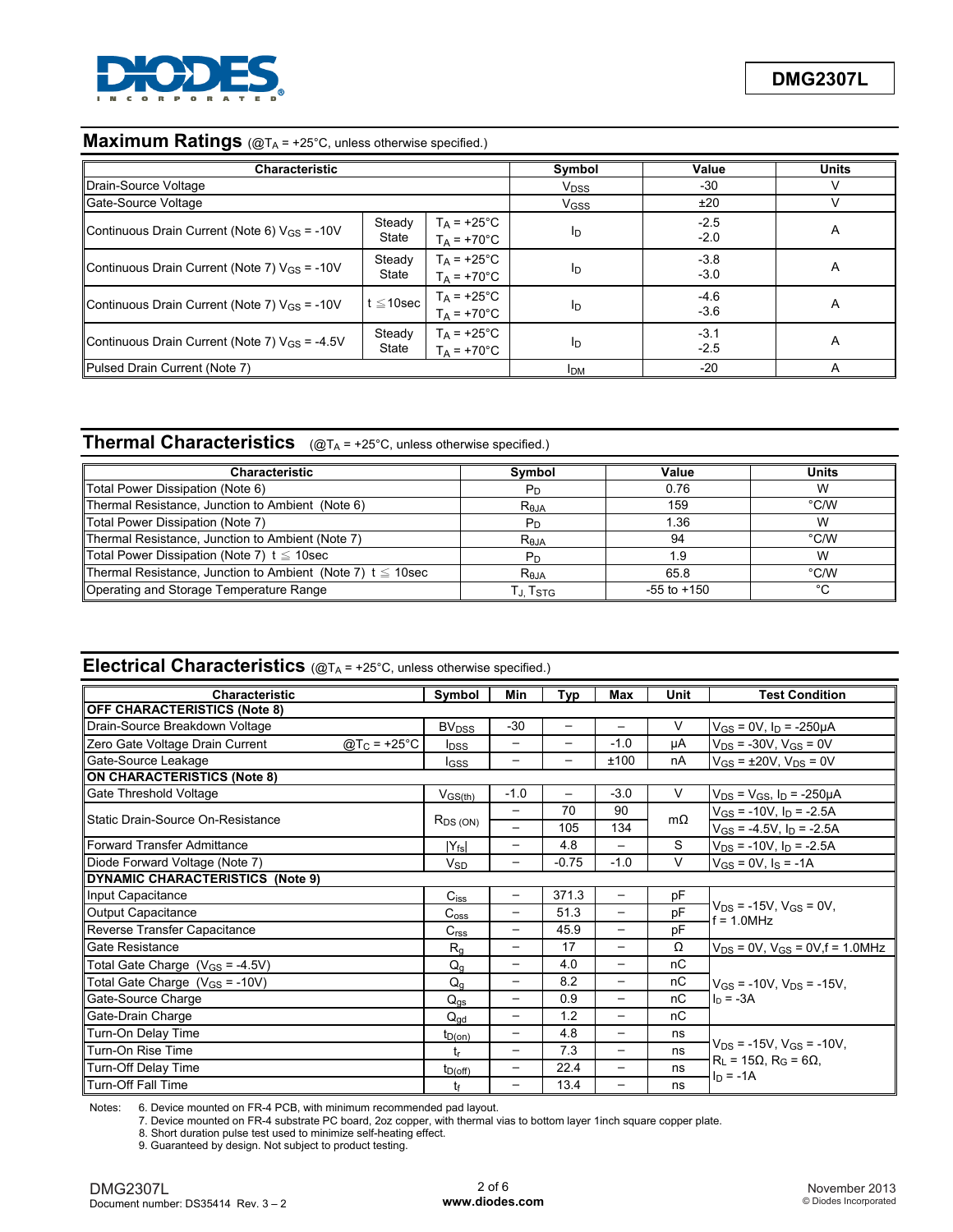

# **DMG2307L**

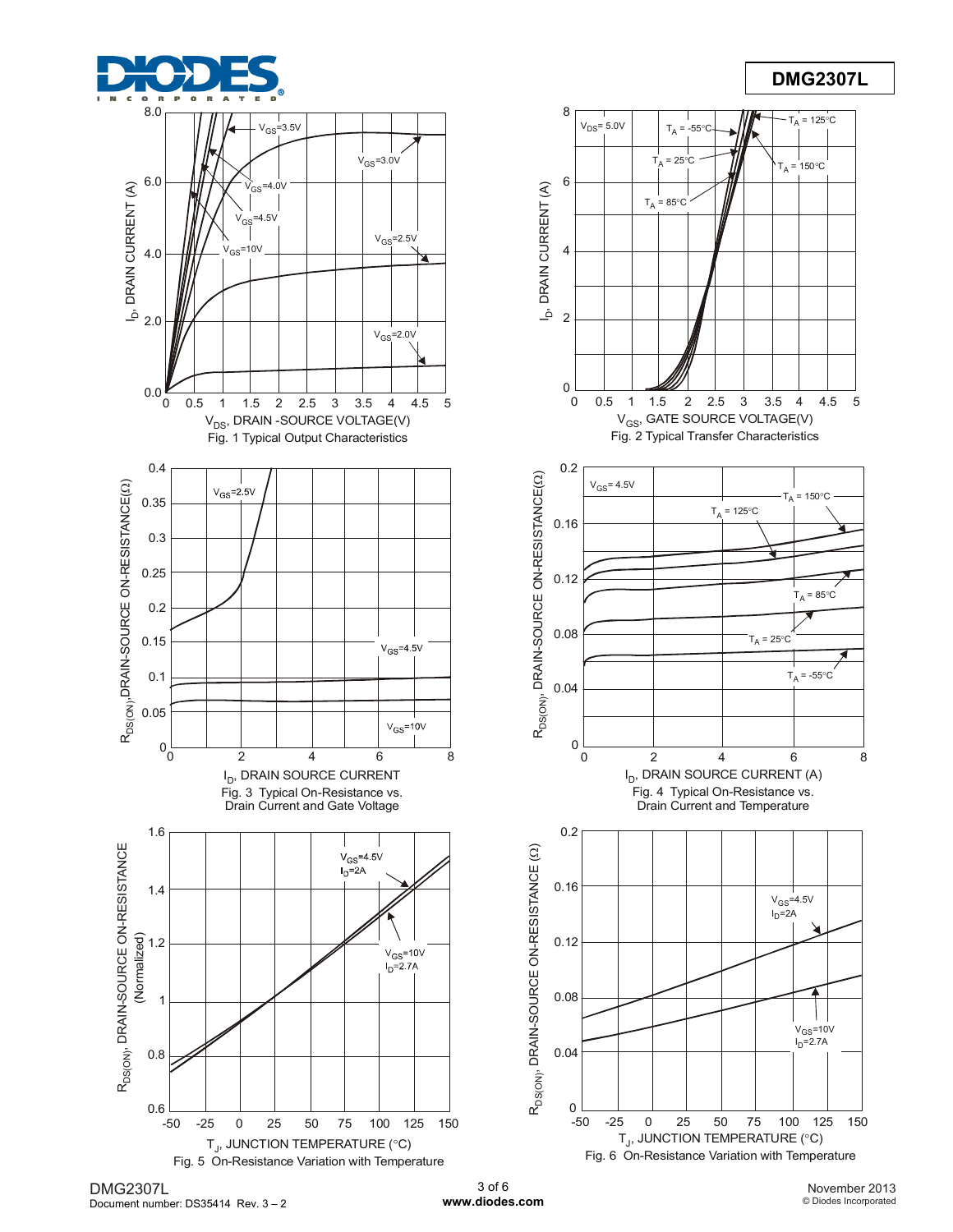



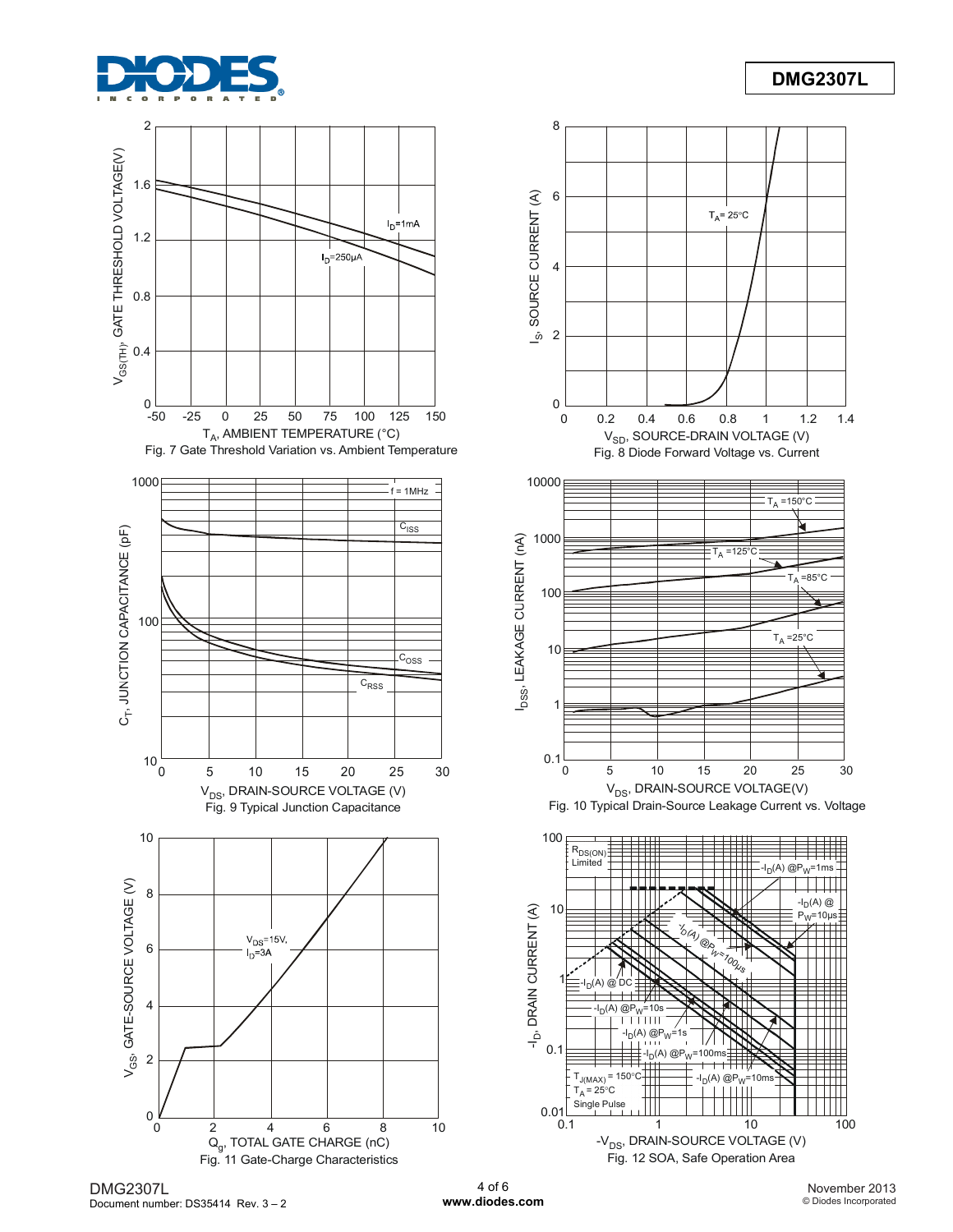



# **Package Outline Dimensions**

Please see AP02002 at http://www.diodes.com/datasheets/ap02002.pdf for latest version.



### **Suggested Pad Layout**

Please see AP02001 at http://www.diodes.com/datasheets/ap02001.pdf for the latest version.



| <b>Dimensions</b> | Value (in mm) |
|-------------------|---------------|
|                   | 2.9           |
|                   | 0.8           |
|                   | 0.9           |
| r.                | 2.0           |
| F                 | 1.35          |